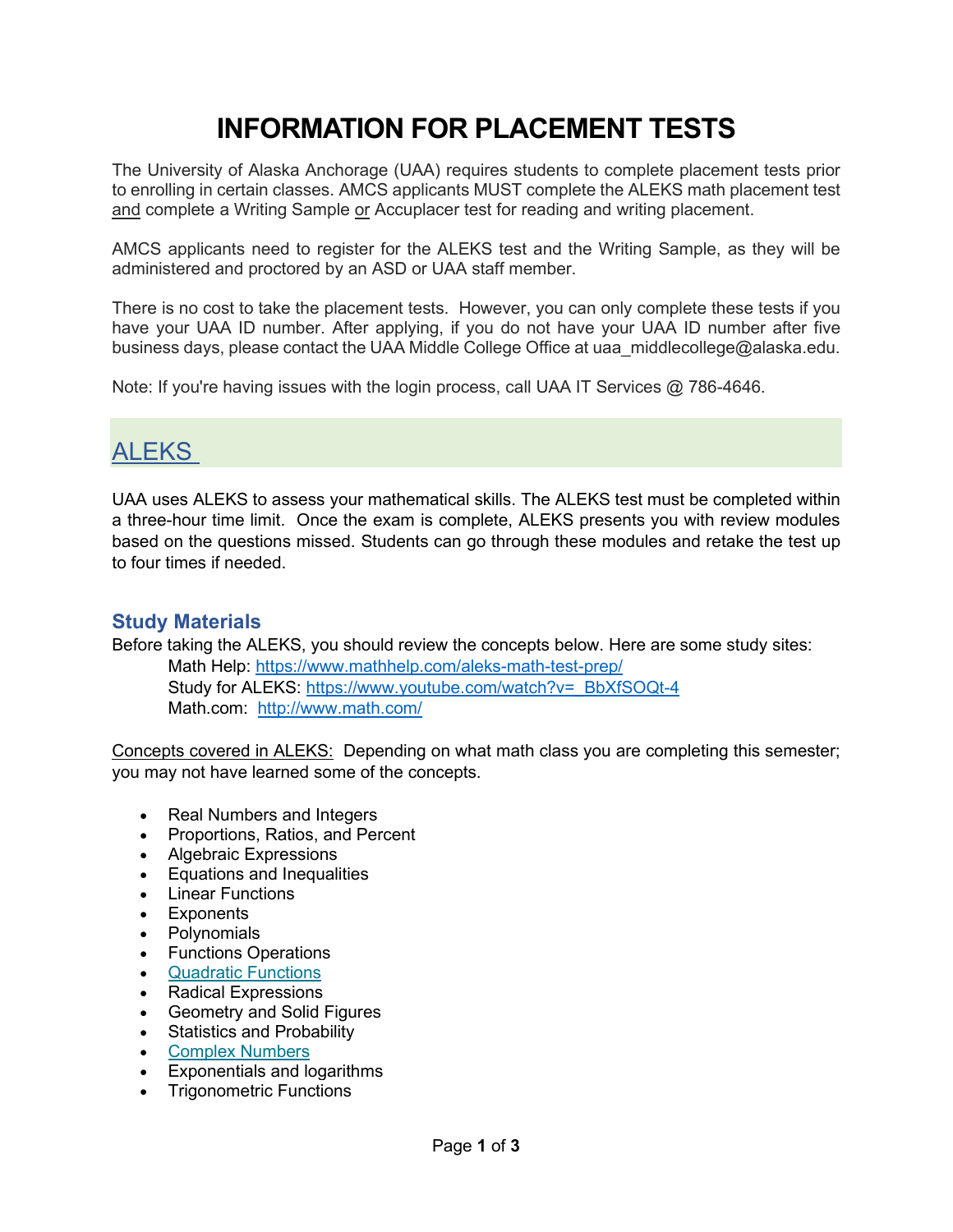### **Register and Take the Test**

You selected a date and time to complete the ALEKS test. Make sure you bring the following to test:

- UAA ID number
- Name the last math course you **COMPLETED,** not what you are currently enrolled in
- Photo ID
- Paper and pencil (no calculator)
- Face Mask

### **Vow of Integrity**

You will be required agree to the following:

*NO OUTSIDE HELP as you take the ALEKS! All you need is pencil/pen & scratch paper...the test will provide a calculator if/when necessary. No clicking outside of ALEKS while testing to Google questions. No books. Just use what you know, because you want place in a Math course that you can complete successfully.*

Please note all discrepancies will be addressed.

#### **Score**

You need a score of 30 or higher to place in a college-level math class. Remember, the learning modules are there for your benefit and will reinforce the concepts specific to areas where ALEKS determines you could use some extra support.

Report your score to the protector before leaving the test site.

### Writing Sample

A Writing Sample is one measure for writing placement at UAA. Writing samples can provide a more accurate assessment of a student's writing ability than a standardized test.

Middle College advisors are offering virtual Writing Samples for AMCS applicants. In the virtual writing sample, you will be given a reading and then asked to answer two prompts. The UAA faculty will review your responses and will place you into the writing course that is the best fit.

Once we receive the outcome for your writing sample, we will add your score to the AMCS applicant spreadsheet and reach out to you.

[Sign up for the Writing Sample](https://forms.gle/9hJxBrVnn3Sf8D8n9) and select the time/day that works best for you. If none of the Writing Sample options work, please schedule to take the Accuplacer test for writing placement.